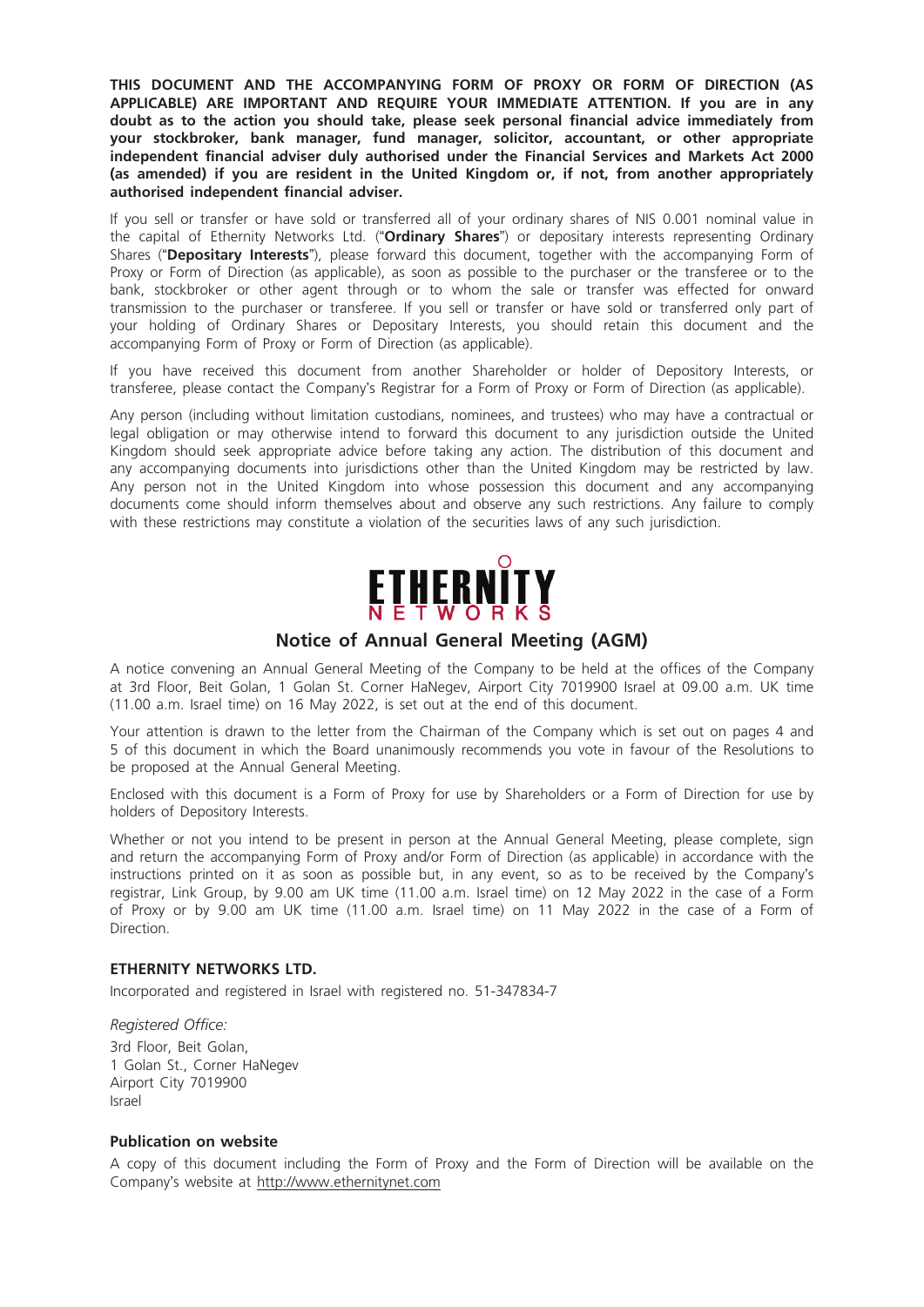# **CONTENTS**

|                                  | Page           |
|----------------------------------|----------------|
| Definitions                      | 3              |
| Letter from the Chairman         | $\overline{4}$ |
| <b>Explanatory Notes</b>         | 6              |
| Notice of Annual General Meeting | 9              |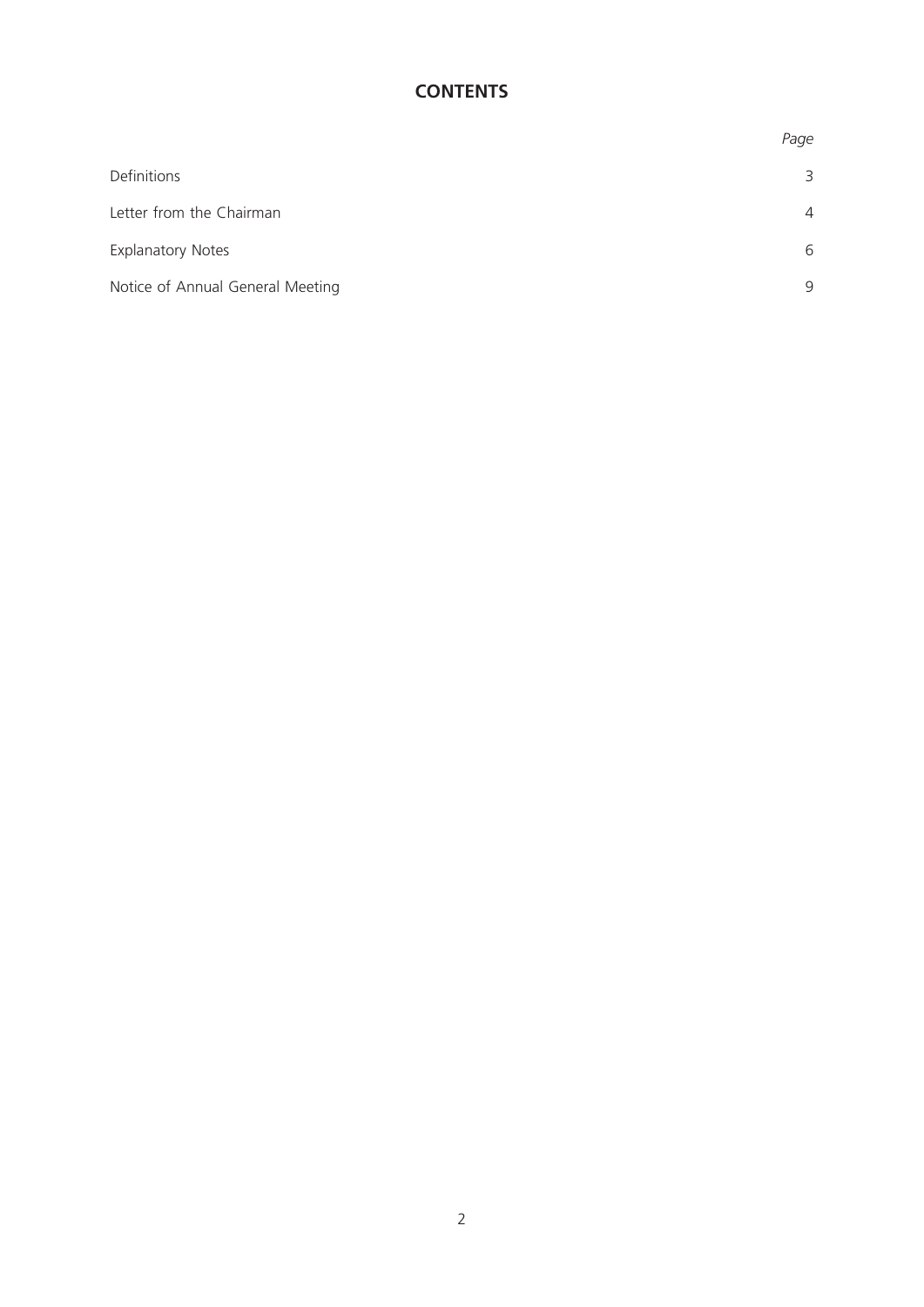# **DEFINITIONS**

The following words and expressions shall have the following meanings in this document unless the context otherwise requires:

| "AlM"                                    | the AIM market operated by the London Stock Exchange plc                                                                                                                                                                                                       |
|------------------------------------------|----------------------------------------------------------------------------------------------------------------------------------------------------------------------------------------------------------------------------------------------------------------|
| "Board" or "Directors"                   | the board of Directors of the Company                                                                                                                                                                                                                          |
| "Company"                                | Ethernity Networks Ltd, incorporated and registered in Israel (with<br>registration number 51-347834-7) whose registered office is at<br>3rd Floor, Beit Golan, 1 Golan St. Corner HaNegev, Airport City<br>7019900 Israel.                                    |
| "CREST"                                  | the computerised settlement system to facilitate transfer of title to<br>or interests in securities in uncertificated form operated by Euroclear<br>UK & Ireland Limited                                                                                       |
| "Depositary"                             | Depositary Link Market Services Trustees Limited, incorporated in<br>England (No.2729260) whose registered office is at Link Group,<br>10th Floor, Central Square, 29 Wellington Street, Leeds, LS1 4DL.                                                       |
| "Depositary Interest or DI"              | depositary interest or DI dematerialised interests representing<br>underlying Ordinary Shares in the ratio of 1:1 that can be settled<br>electronically through and held in CREST, as issued by the<br>Depositary who holds the underlying securities on trust |
| "Depositary Interest Holder(s)"          | holder(s) of Depositary Interests                                                                                                                                                                                                                              |
| "External Director"                      | in accordance with Israel Companies Law 5759-1999, the Board<br>must always have at least two External Directors who meet certain<br>statutory requirements of independence                                                                                    |
| "Form of Proxy"                          | the form of proxy for use by Shareholders at the Meeting which<br>accompanies this document                                                                                                                                                                    |
| "Form of Direction"                      | the form of direction for use by Depositary Interest Holder(s) at the<br>Meeting which accompanies this document                                                                                                                                               |
| "ISOP"                                   | The Company's registered Israel Share Option Plan                                                                                                                                                                                                              |
| "Meeting" or "Annual General<br>Meeting" | the Annual General Meeting of the Company convened for 16 May<br>2022 (or any adjournment thereof)                                                                                                                                                             |
| "Notice of Annual General<br>Meeting"    | the notice of the Meeting, which is set out at the end of this<br>document                                                                                                                                                                                     |
| "Ordinary Shares"                        | ordinary shares of NIS 0.001 nominal value each in the share capital<br>of the Company                                                                                                                                                                         |
| "Resolutions"                            | the resolutions to be proposed at the Meeting, as set out in the<br>Notice of Annual General Meeting                                                                                                                                                           |
| "Shareholder(s)"                         | holder(s) of Ordinary Shares                                                                                                                                                                                                                                   |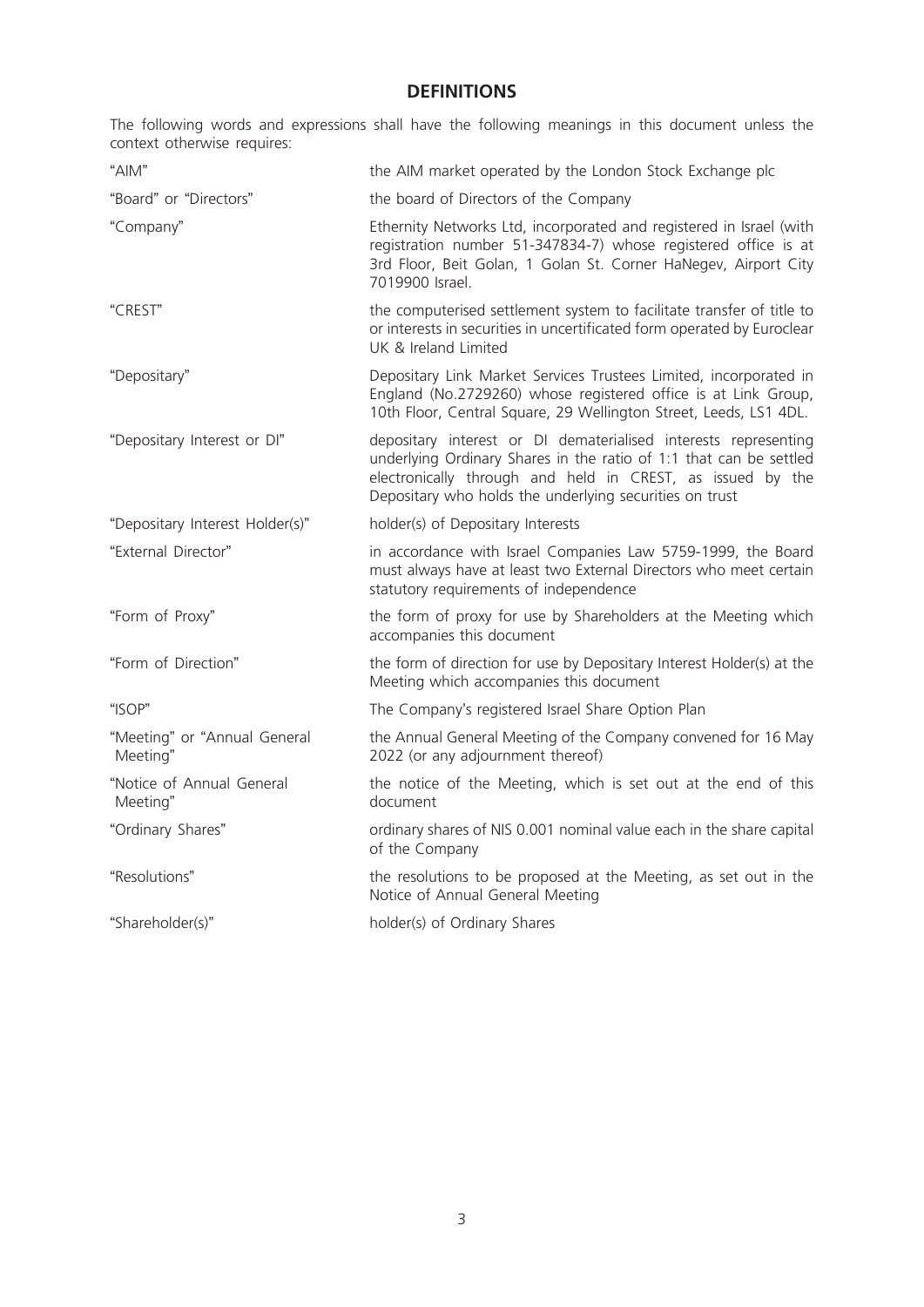LETTER FROM THE CHAIRMAN

# ETHERNITY NETWORKS LTD.

(Incorporated and registered in the State of Israel with registered no. 51-347834-7)

Registered Office: 3rd Floor, Beit Golan 1 Golan St. Corner HaNegev Airport City 7019900 Israel

8 April 2022

Dear Shareholder or Depositary Interest Holder,

#### Notice of Annual General Meeting

I am pleased to be writing to you with details of the forthcoming Annual General Meeting of the shareholders of Ethernity Networks Ltd. (the "Company") to be held at the offices of the Company at 3rd Floor, Beit Golan, 1 Golan St. Corner HaNegev, Airport City 7019900 Israel 09.00 a.m. UK time (11.00 a.m. Israel time) on 16 May 2022 (the "Meeting").

The formal notice of the Meeting is set out on page 9 of this document. The explanatory notes on page 6 outline the business to be considered at the Meeting.

#### Actions to be taken in respect of the Meeting

The action to be taken in respect of the Meeting depends on whether you hold your Ordinary Shares in certificated form or as Depositary Interests.

#### Certificated Shareholders

Please check that you have received the following with this document:

- a Form of Proxy for use in respect of the Meeting; and
- a reply-paid envelope for use in connection with the return of the Form of Proxy (in the UK only).

You are strongly encouraged to complete, sign and return the Form of Proxy in accordance with the instructions printed on it as soon as possible but, in any event, so as to be received by post, at Link Group, PXS 1, Link Group, 10<sup>th</sup> Floor, Central Square, 29 Wellington Street, Leeds, LS1 4DL, United Kingdom or, during normal business hours, by hand to Link Group, 10<sup>th</sup> Floor, Central Square. 29 Wellington Street, Leeds, LS1 4DL, United Kingdom, in each case by no later than 9.00 a.m. (UK time) / 11.00 a.m. (Israel time) on 12 May 2022.

This will enable your vote to be counted at the Meeting in the event of your absence. The completion and return of the Form of Proxy will not prevent you from attending and voting at the Meeting, or any adjournment of the Meeting, by telephone. However, Shareholders are urged not to attend the Extraordinary General Meeting in person.

#### Depositary Interest Holders

Please check that you have received the following with this document:

- a Form of Direction for use in respect of the Meeting; and
- a reply-paid envelope for use in connection with the return of the Form of Direction (in the UK only).

You are strongly encouraged to complete, sign and return the Form of Direction in accordance with the instructions printed on it as soon as possible but, in any event, so as to be received by post, at Link Group, PXS 1, 10 Floor, or Link Group, 10<sup>th</sup> Floor, Central Square, 29 Wellington Street, Leeds, LS1 4DL, United Kingdom or, during normal business hours, by hand to Link Group, 10<sup>th</sup> Floor,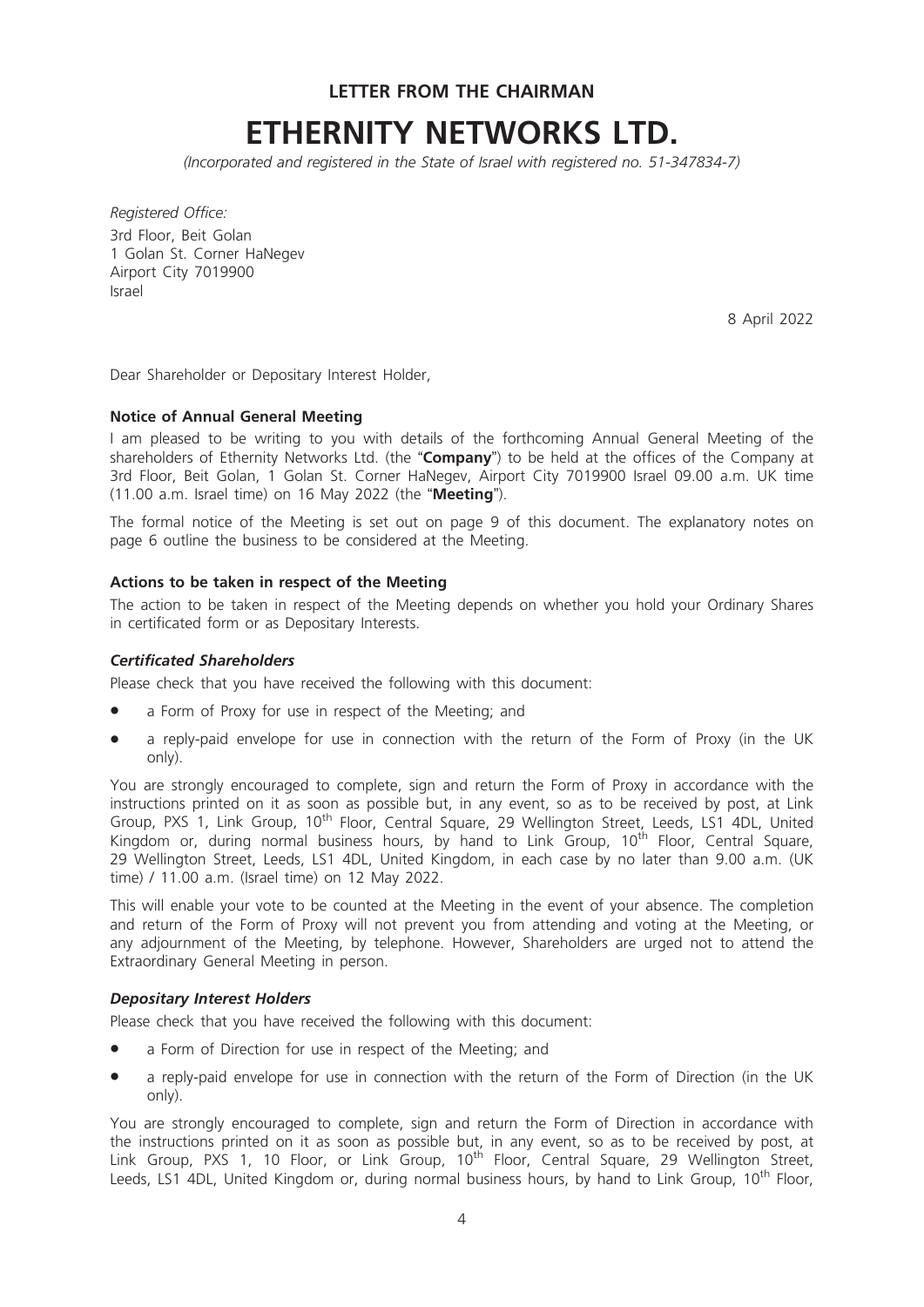Central Square, 29 Wellington Street, Leeds, LS1 4DL, United Kingdom in each case by no later than 9.00 a.m. (UK time) / 11.00 a.m. (Israel time) on 11 May 2022.

This will enable your vote to be counted at the Meeting. The completion and return of the Form of Direction will not prevent you from attending the Meeting, or any adjournment of the Meeting, by telephone (subject to obtaining a valid Letter of Representation), however you will not be able to vote at the Meeting. Depositary Interest holders are urged not to attend the Extraordinary General Meeting in person.

#### Voting Procedures under the COVID-19 situation

### WE STRONGLY ENCOURAGE SHAREHOLDERS TO VOTE ON ALL RESOLUTIONS BY APPOINTING THE CHAIRMAN OF THE MEETING AS YOUR PROXY, TO REGISTER ANY QUESTIONS IN ADVANCE AND NOT TO ATTEND THE MEETING IN PERSON.

Shareholders are encouraged to submit their voting instructions as soon as possible, even if they might intend to attend the AGM in person should the Coronavirus (COVID-19) situation and the Government of Israel's guidance permit this. See below for details with regard to voting instructions.

Shareholders can submit questions to the Board in advance of the Meeting by emailing such questions to the Company Secretary, Mark Reichenberg at markr@ethernitynet.com by no later than 9.00 a.m. (UK time)/ 11.00 a.m. (Israel time) on 5 May 2022. We will consider all questions received and endeavour to provide responses to them at the Meeting to the extent appropriate and practicable.

Any Shareholder or proxy appointed by a Shareholder who wishes to attend the Meeting by telephone is requested to contact Mark Reichenberg (details above) in order to obtain details of how to join the teleconference. Such Shareholders or proxies are requested to provide in that email details of their registered shareholding or proxy appointment in order that their entitlement to attend may be verified.

Any Depository Interest Holder who wishes to join the Meeting by telephone is requested first to contact the Depositary at Link Market Services Trustees Limited, 10<sup>th</sup> Floor, Central Square, 29 Wellington Street, Leeds, LS1 4DL or by email by using nominee.enquiries@linkgroup.co.uk in order to request a Letter of Representation no later than 09:00am UK time) (11:00am Israel time) 11 May 2022. Any such Depository Interest Holder is then requested to contact Mark Reichenberg at markr@ethernitynet.com promptly once they have received the Letter of Representation to notify the Company of their attendance. Please note that Letters of Representation for previous meetings attended are not valid for attendance at this Meeting.

The health and well-being of our Shareholders and colleagues remains our priority and the steps set out above are necessary and appropriate given the current COVID-19 worldwide status.

I would reiterate that the Board would encourage all Shareholders and Depository Interest Holders to use their Form of Proxy or Form of Direction, as relevant, and appoint the chairman of the Meeting as their proxy. This will allow their votes to count. The action to be taken in respect of the Meeting depends on whether you hold your Ordinary Shares in certificated form or as Depositary Interests.

#### Recommendation

The Directors of the Company believe that all of the proposals to be considered at the Meeting are in the best interests of the Company and its shareholders as a whole and, accordingly, unanimously recommend that you vote in favour of the Resolutions as they intend to do in respect of their own beneficial holdings amounting in aggregate, as at the date of this document, to 14,528,827 Ordinary Shares representing approximately 19.3 per cent. of the Existing Ordinary Shares.

Yours faithfully,

Yosi Albagli Chairman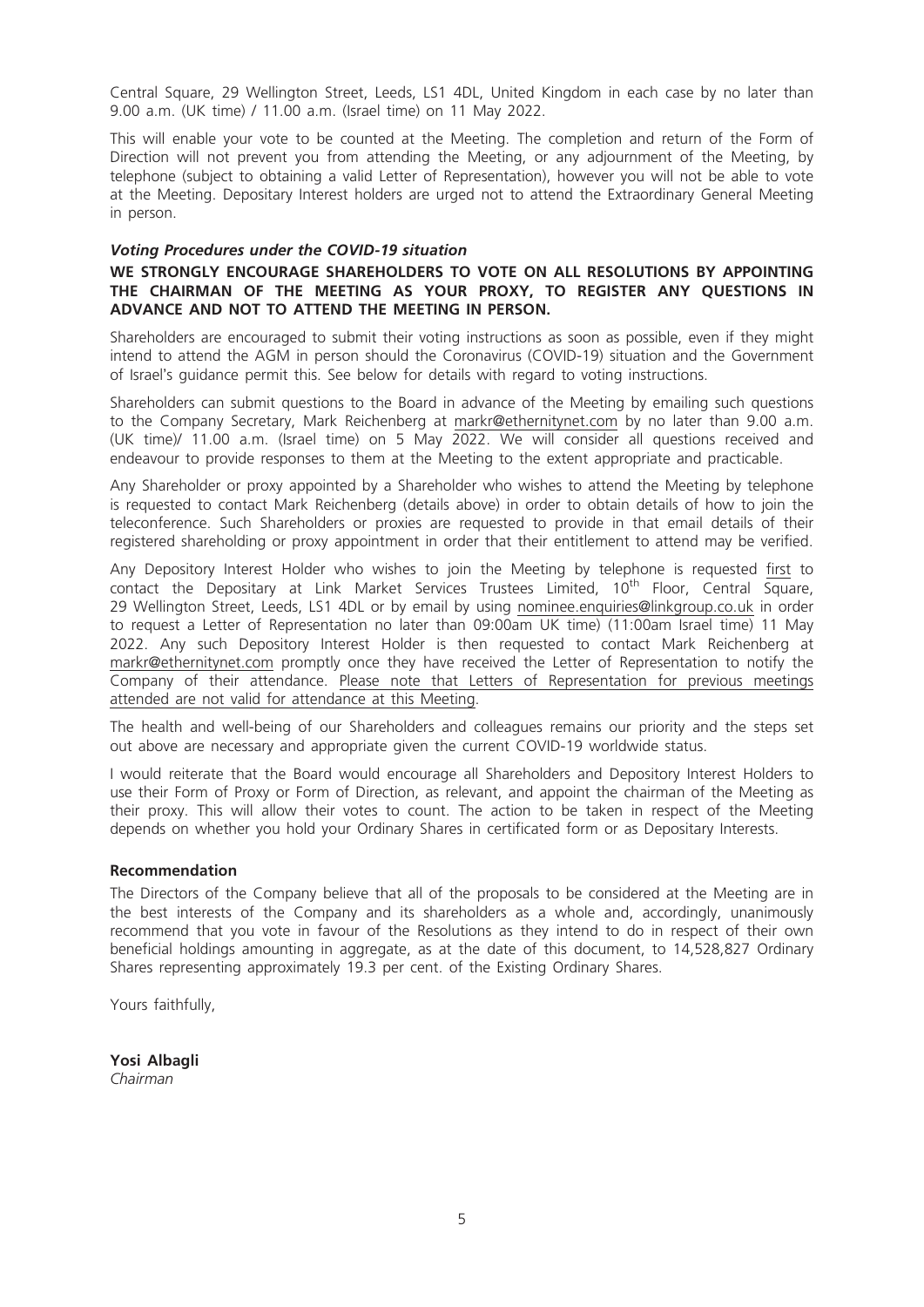# EXPLANATORY NOTES TO THE PROPOSED ACTIONS AND RESOLUTIONS

#### Presentation of Audited Financial Statements

The audited financial statements of the Company for the year ended 31 December 2021 will be presented for discussion at the Meeting pursuant to the provisions of the Israeli Companies Law, 5759-1999 (the "Companies Law"). These financial statements are available on the Company's website at http://www.ethernitynet.com/ and on the London Stock Exchange's website at http://www.londonstockexchange.com. None of the financial statements, the accompanying auditors' report, the contents of the Company's website, or the information that can be accessed through the Company's website, form part of the voting solicitation materials.

#### Resolution 1. Reappointment of the Independent External Auditor

Pursuant to the Companies Law, it is proposed to approve and ratify the reappointment of Fahn Kanne & Co., a member firm of Grant Thornton International Limited, as the Company's independent External Auditor for the year ending 31 December 2022 and to serve as the Company's independent External Auditor until the next Annual General Meeting of the Company's shareholders and to authorise the Company's board of Directors to determine their remuneration upon recommendation of the Audit Committee of the Company.

#### Resolution 2. Increasing the authorised share capital of the Company

Under the Companies Law, the authorised share capital of the Company may only be increased with the consent of the Shareholders. This resolution increases the authorised share capital to NIS 150,000 consisting of 150,000,000 Ordinary Shares, each having a nominal value of NIS 0.001, and amends the Company's articles of association to reflect said increase in the authorised share capital. The Directors believe that the power provided by this resolution will maintain a desirable degree of flexibility.

#### Resolution 3. Disapplication of pre-emption rights on equity issues for cash

Article 9.2 of the Company's articles of association requires that if the Company intends to issue Ordinary Shares or other Equity Securities (as such terms are defined in the Company's articles of association), subject to certain exceptions, it must first offer them to existing Shareholders, which may prove to be both costly and cumbersome.

This resolution enables the Directors to allot Ordinary Shares or other Equity Securities on a non-preemptive basis, up to an aggregate nominal value of NIS 37,675.87, which is equal to approximately 50% of the nominal value of the current 75,351,738 issued ordinary share capital and shares of the Company as of 7 April 2022 or in connection with a rights issue or similar offer.

The disapplication being sought includes allowance for unexercised warrants and maintaining headroom for future issues on the unissued share portions in connection within the Share Subscription facility, as the Company is obliged to do, together with headroom for equity issuances, should the Directors deem appropriate, without the requirement to hold a General Meeting with a 35 day notice period.

The Directors believe that the power provided by this resolution will maintain a desirable degree of flexibility. Unless previously revoked or varied, the disapplication will expire on the conclusion of the next annual general meeting of the Company, provided that it would apply to offers and agreements made prior to such time.

#### Resolution 4. Ratification of the appointment of Richard Bennett as an Independent Non-Executive Director and approval of remuneration package

Richard Bennett was appointed by the board as Independent Non-Executive Director on 7 April 2022. The approval of a simple majority of shareholders is required at this AGM in order to ratify his appointment.

Richard Bennett has extensive business and listed company experience over a career spanning 30 years. During that time, he has worked for General Electric in Asia and the US and co-founded and listed on NASDAQ J2Global, an internet telecoms business currently valued at US\$3.5 billion. He has worked in executive, chairman and non-executive roles with a series of successful growth-focused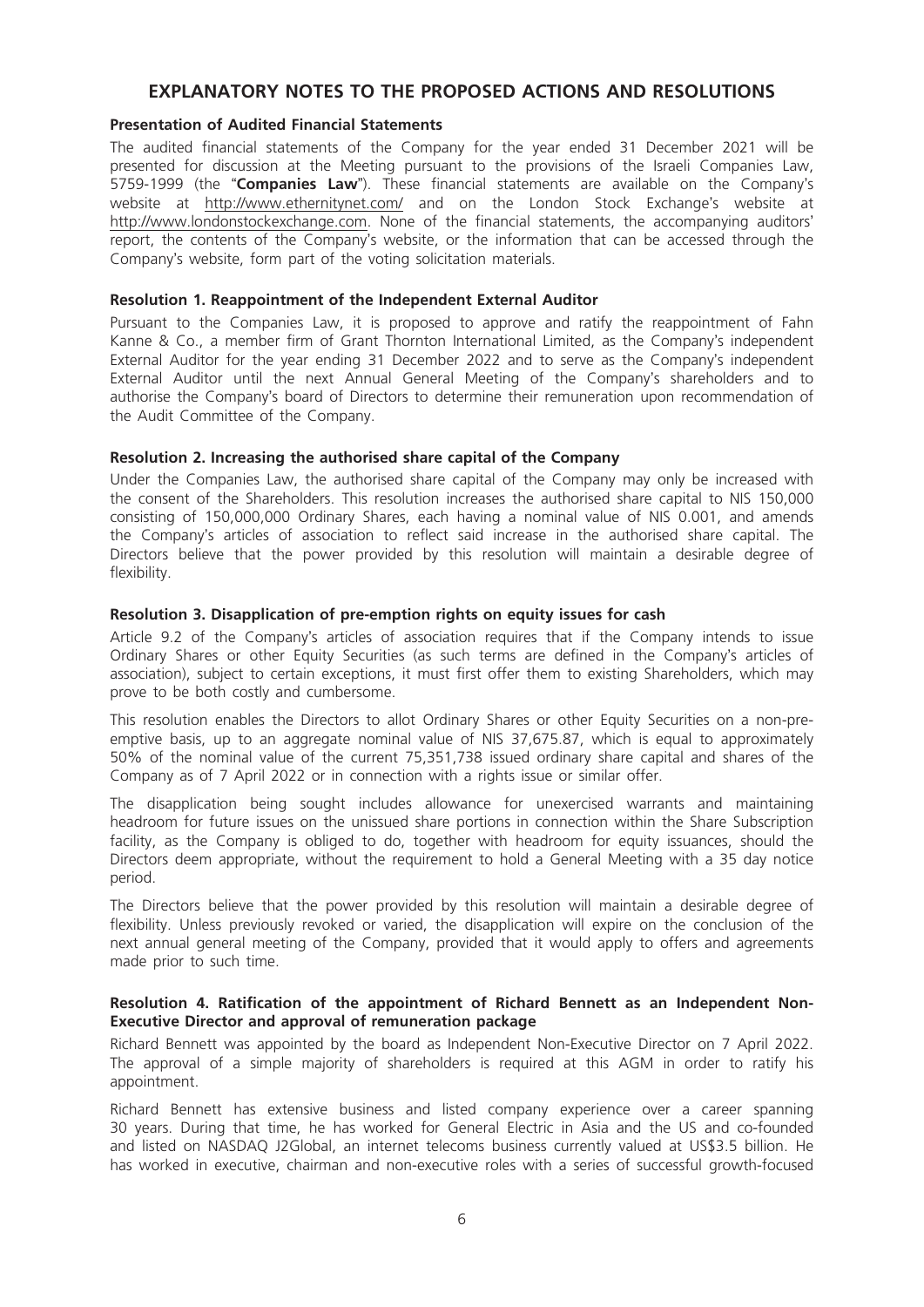technology and clean energy companies, currently including AIM-quoted GETECH plc, China New Energy and previously AIM-quoted wireless technology company, MTI Wireless Edge).

Richard will become a member of the Audit and Risk Committee and a member of the Remuneration Committee following his ratification as Independent Non-Executive Director, and at the same time Mark Reichenberg, CFO and David Levi, CEO who joined the two existing Independent Non-Executive Directors on the Audit & Risk, and Remuneration Committees on an interim basis from 1 December 2021 will stand down as members of those committees.

Richard's appointment will be for an initial term of 3 years from the date of ratification of his appointment by the shareholders at this AGM and can be extended for two additional three year terms. His annual remuneration as a non-executive director shall be £20,000 payable in equal monthly installments in arrears. Richard will be included in the relevant Company Directors and Officers insurance policy and receive the same indemnities as granted to the other directors of the Company.

#### Resolutions 5. 6. 7. and 8.

#### Background to Resolutions 5. 6. 7. 8 and 9.

The remuneration packages of the Executive Directors were last set in March 2017 for Mark Reichenberg the CFO, and May 2017 for David Levi, CEO and Shavit Baruch, VP R&D, despite the fact that salaries of Israeli high tech executives continued to increase substantially since 2017. Other than CPI adjustments to the salaries of Messrs. Levi and Baruch in terms of their Employment Agreements with the Company, there have been no changes or increases applied to the executive remuneration packages in the past 5 years.

In order to begin the process of aligning the compensation packages of the Executive Directors with current market remuneration packages, along with aligning the Executive Directors remuneration with the remuneration of other employees of the Company who have received regular increases over the years, the Remuneration Committee of the Company proposed increases to the Executive Directors remuneration packages applicable retroactively to 1 January 2022, including confirmation of modest incentive packages, all within the parameters of the Company Compensation Policy. The increases and incentives proposed at a meeting of the board held on 16 February 2022 are, in terms of Israel Companies Law, subject to approval by the shareholders at this AGM of the Company.

Furthermore, as Messrs. Levi and Baruch each only hold 60,710 vested options granted on 15 July 2013, it has been proposed by the Remuneration Committee that each of Messrs. Levi and Baruch be awarded, subject to the Company not being in a restricted period, an additional 200,000 options vesting over 3 years, under the terms of the Company's existing ISOP. These awards are subject to approval by the shareholders at this AGM.

#### Resolution 5. Approval of Executive Remuneration and Incentives David Levi (CEO)

It was proposed that the gross monthly compensation package of David Levi be increased from NIS 52,155 to NIS 59,978 excluding social benefits, per the employment agreement, retroactively from 1 January 2022. Also, based on meeting relevant annual KPI's on weighted targets of Revenues, Gross Margin, EBITDA, Cash Reserves and personal achievement, up to a maximum of 3 monthly salaries can be earned as bonus.

#### Resolution 6. Approval of Executive Remuneration and Incentives Shavit Baruch (VP R&D)

It was proposed that the gross monthly compensation package of Shavit Baruch be increased from NIS 52,155 to NIS 57,370 excluding social benefits, per the employment agreement, retroactively from 1 January 2022. Also, based on meeting relevant annual KPI's on weighted targets of Revenues, Gross Margin, EBITDA, Cash Reserves and personal achievement, up to a maximum of 3 monthly salaries can be earned as bonus.

#### Resolution 7. Approval of Executive Remuneration and Incentives Mark Reichenberg (CFO)

It was proposed that the gross monthly compensation package of Mark Reichenberg be increased from NIS 38,714 to NIS 46,457 excluding social benefits, per the employment agreement, retroactively from 1 January 2022. Also, based on relevant annual KPI's on weighted targets of Revenues, Gross Margin, EBITDA, Cash Reserves and personal achievement, up to a maximum of 3 monthly salaries can be earned as bonus.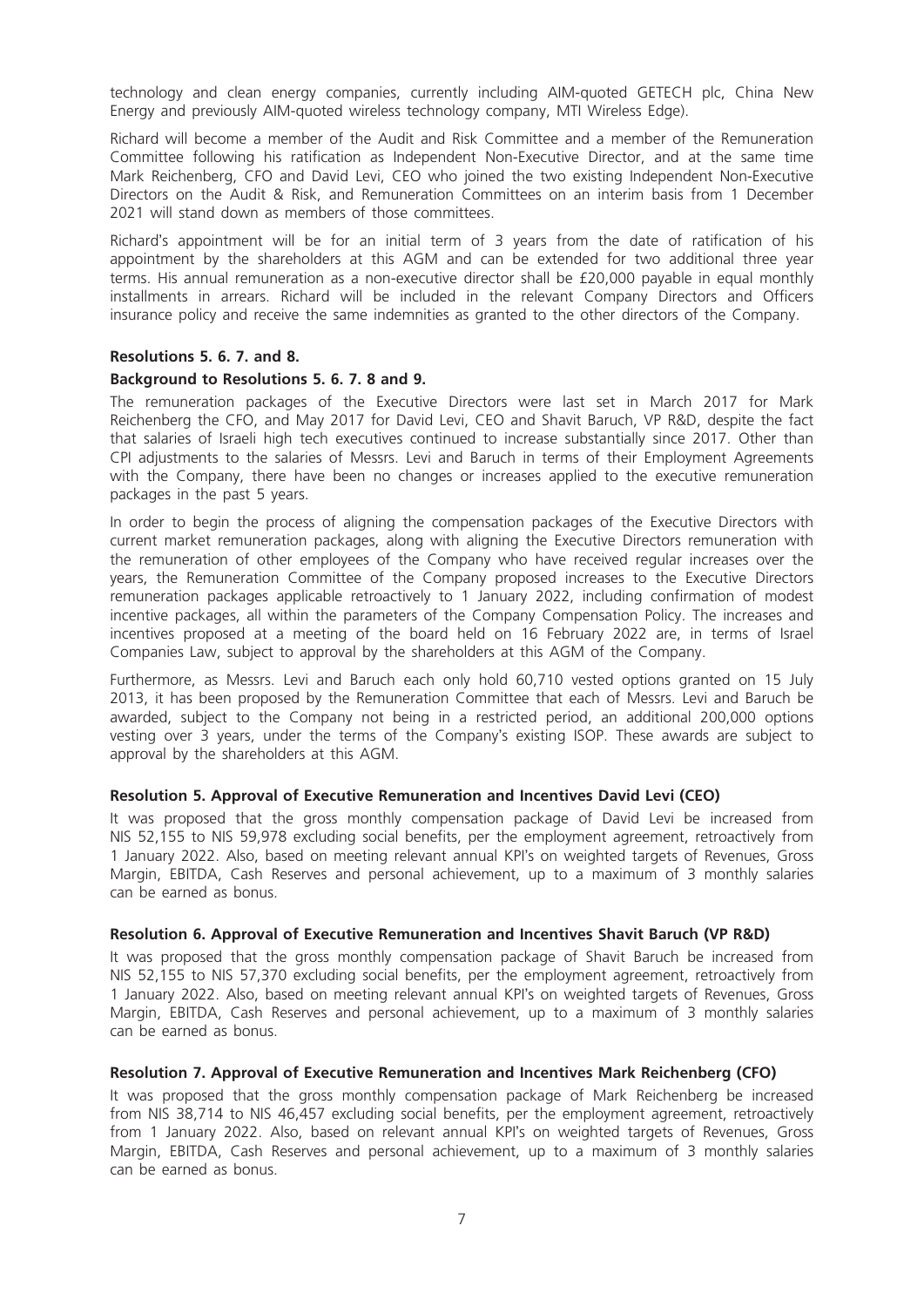### Resolutions 8 and 9. Approval of Options awarded to David Levi (CEO) and Shavit Baruch (VP R&D)

On 8 April 2022, following a recommendation of the Company Remuneration Committee, the Board of Directors awarded a grant of 200,000 options to each of David Levi and Shavit Baruch under the terms of the Company's registered ISOP, vesting over 3 years. This award is subject to approval by the shareholders at this AGM of the Company.

#### The Company's Directors

In accordance with the Company's Articles of Association, the Company's Directors serve for a period of three years. In terms of the General Meeting of the Company held on 22 June 2020, the term of David Levi and Shavit Baruch, in their capacity as Directors, has been extended until 22 June 2023, the term of Mark Reichenberg in his capacity as Director, has been extended until 28 June 2023. The term of Chen Saft-Feiglin and Zohar Yinon, in their capacity as External Directors, extends until 14 November 2023. Yosi Albagli was appointed as a Director on 10 March 2021 whose term shall extend until 9 March 2024.

On 7 April 2022 Richard Antony Bennett was appointed as a Non-Executive Director. His appointment is for a period of 3 years from ratification of the appointment by the shareholders at this AGM.

#### Information about Compensation of Certain Executive Officers and Directors

For information about the compensation, on an individual basis, of our office holders (as such term is defined in the Companies Law) for the year ended 31 December 2021, as required by regulations promulgated under the Companies Law, please see Note 27 C in our annual report for the year ended 31 December 2021, which is available on the Company's website at http://www.ethernitynet.com/ and on the London Stock Exchange's website at http://www.londonstockexchange.com.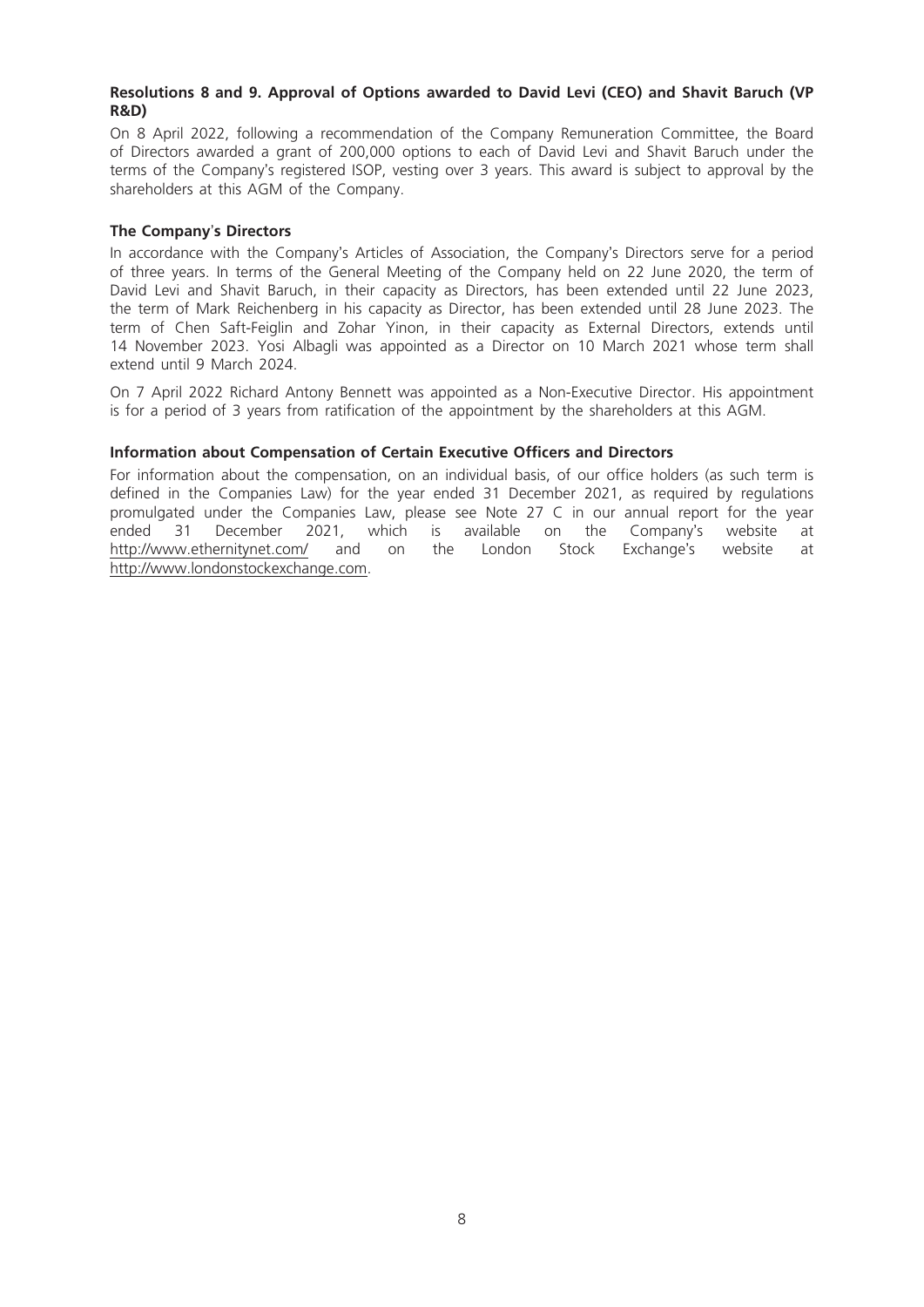# NOTICE OF ANNUAL GENERAL MEETING

Notice is hereby given that an Annual General Meeting of the shareholders of Ethernity Networks Ltd. (the "Company") will be held at the offices of the Company at 3rd Floor, Beit Golan, 1 Golan St. Corner HaNegev, Airport City 7019900 Israel at 09.00 a.m. UK time (11.00 a.m. Israel time) on 16 May 2022 (the "Meeting") for the following purposes:

- 1. To receive and discuss the audited financial statements of the Company for the year ended 31 December 2021.
- 2. **Resolution 1:** To approve and ratify the reappointment of Fahn Kanne & Co., a member firm of Grant Thornton International Limited, as the Company's independent External Auditor for the year ended 31 December 2022 and to serve as the Company's independent External Auditor until the next Annual General Meeting of the Company's shareholders and to authorise the Company's board of Directors to determine their remuneration with the approval of the Audit Committee of the Company.
- 3. Resolution 2: To increase the authorised share capital of the Company to NIS 150,000 consisting of 150,000,000 Ordinary Shares, each having a nominal value of NIS 0.001, and amends the Company's articles of association to reflect said increase in the authorised share capital.
- 4. **Resolution 3:** That the Directors be authorised to allot Ordinary Shares or other Equity Securities for cash as if Article 9.2 of the Company's articles of association did not apply:
	- 3.1 In connection with rights issues or similar offer; and
	- 3.2 Otherwise up to an aggregate nominal amount of NIS 37,675.87
- 5. **Resolution 4:** Ratification of the appointment of Richard Bennett as an Independent Non-Executive Director
- 6. Resolution 5: Approval of Executive Remuneration and Incentives David Levi (CEO)

That the gross monthly compensation package of David Levi be increased from NIS 52,155 to NIS 59,978 excluding social benefits, per the employment agreement, retroactively from 1 January 2022. Also, based on meeting relevant annual KPI's on weighted targets of Revenues, Gross Margin, EBITDA, Cash Reserves and personal achievement, up to a maximum of 3 monthly salaries can be earned as bonus.

7. **Resolution 6:** Approval of Executive Remuneration and Incentives Shavit Baruch (VP R&D)

That the gross monthly compensation package of Shavit Baruch be increased from NIS 52,155 to NIS 57,370 excluding social benefits, per the employment agreement, retroactively from 1 January 2022. Also, based on meeting relevant annual KPI's on weighted targets of Revenues, Gross Margin, EBITDA, Cash Reserves and personal achievement, up to a maximum of 3 monthly salaries can be earned as bonus.

8. **Resolution 7:** Approval of Executive Remuneration and Incentives Mark Reichenberg (CFO)

That the gross monthly compensation package of Mark Reichenberg be increased from NIS 38,714 to NIS 46,457 excluding social benefits, per the employment agreement, retroactively from 1 January 2022. Also, based on relevant annual KPI's on weighted targets of Revenues, Gross Margin, EBITDA, Cash Reserves and personal achievement, up to a maximum of 3 monthly salaries can be earned as bonus.

- 9. **Resolution 8:** Approval of a grant of 200,000 options vesting over 3 years to David Levi (CEO) under the terms of the Company's registered ISOP.
- 10. **Resolution 9:** Approval of a grant of 200,000 options vesting over 3 years to Shavit Baruch (VP R&D) under the terms of the Company's registered ISOP.

The approval of Resolutions 1,2,4,6,7 and 9 requires the affirmative vote of the majority of the Ordinary Shares present in person or represented by proxy and voting at the General Meeting on such Resolutions.

The approval of Resolution 3 requires the affirmative vote of three fourths of the Ordinary Shares present in person or represented by proxy and voting at the General Meeting on such Resolution.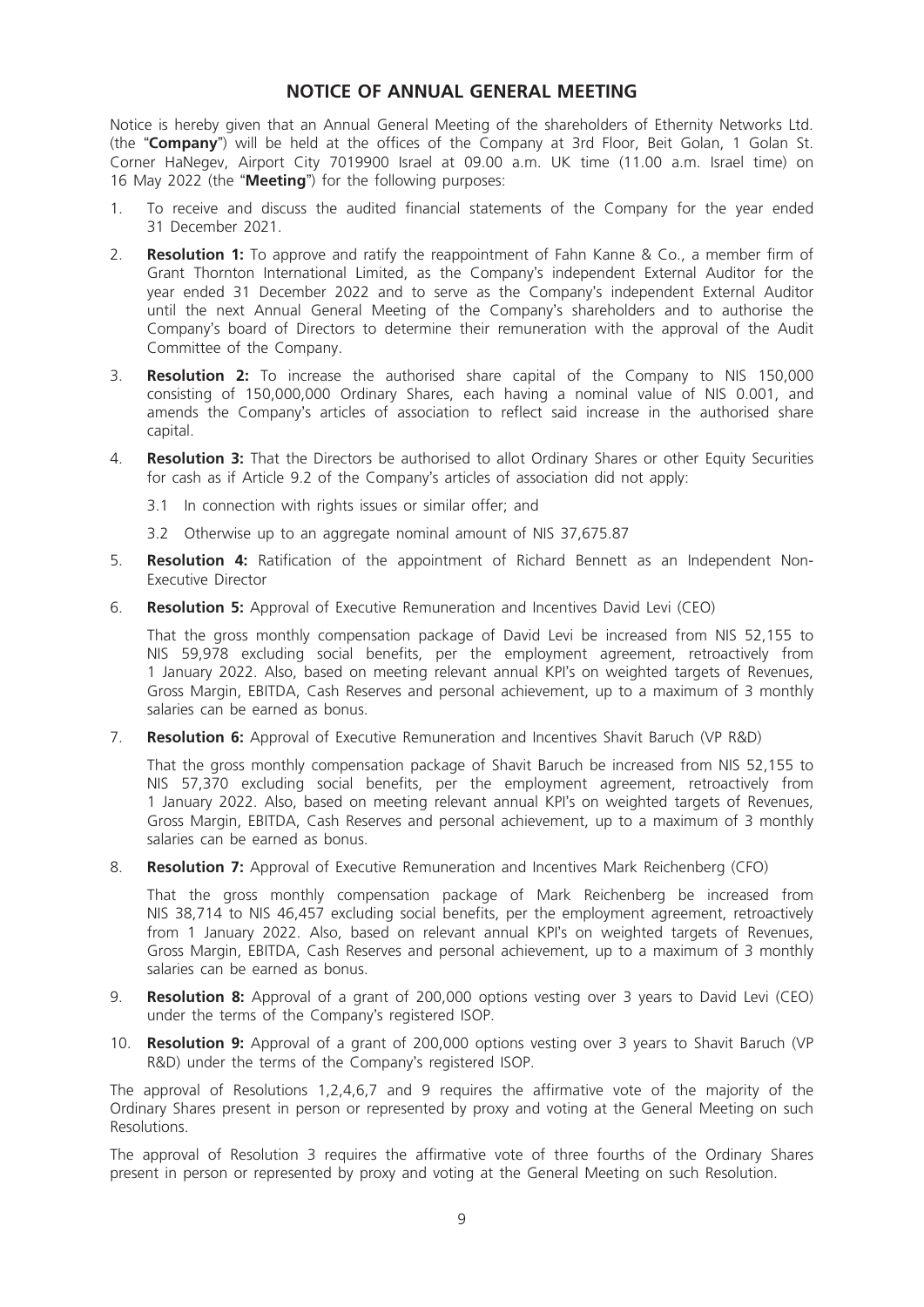The approval of Resolutions 5 and 8 requires the affirmative vote of the majority of the Ordinary Shares present in person or represented by proxy and voting at the Annual General Meeting on each such Resolution, excluding abstentions, provided that either: (i) such majority includes a majority of the Ordinary Shares voted by shareholders who are not "controlling shareholders" and who do not have a "personal interest" in the resolution; or (ii) the total number of Ordinary Shares of shareholders who are not "controlling shareholders" and who do not have a "personal interest" in the resolution who voted against the resolution does not exceed 2% of the outstanding voting shares of the Company.

For ease of understanding, the approval of Resolutions 5 and 8 requires the affirmative vote of the majority of the Ordinary Shares present in person or represented by proxy and voting at the Annual General Meeting on each such Resolution to be counted twice and a majority is required in both circumstances. The first count being the majority of all shareholders votes including the shareholder with "personal interest", the second being the majority of shareholder votes excluding the "personal interest" vote as a majority of the total shares minus the "personal interest" shares.

The term "controlling shareholder" means a shareholder who has the ability to direct the activities of the Company, other than by virtue of being an Office Holder. A shareholder is presumed to be a controlling shareholder if the shareholder holds 50% or more of the voting rights in the Company or has the right to appoint the majority of the directors of the Company or its chief executive officer (referred to in the Companies Law as the general manager). In addition, the term controlling shareholder includes any shareholder that holds 25% or more of the voting rights of the Company if no other shareholder holds more than 50% of the voting rights in the Company. As of the date hereof, the Company is not aware of any controlling shareholders.

A "personal interest" of a shareholder is defined as: such shareholder's personal interest in an act or a transaction of the Company, including (i) a personal interest of such shareholder's relative, and (ii) a personal interest of a corporation in which such shareholder or any of his/her relatives serves as a director or the chief executive officer, owns at least five percent (5%) of its issued share capital or its voting rights or has the right to appoint a director or chief executive officer, but excluding a personal interest arising solely from the holding of shares in the Company. A personal interest includes the personal interest of either the proxy holder (whether or not the shareholder granting the proxy has a personal interest) or the shareholder granting the proxy, in each case, whether or not the proxy holder has discretion how to vote in the matter. The term "relative" means a shareholder's spouse, sibling, parent, grandparent or descendant and the spouse's sibling, parent, or descendant; and the spouse of each of the foregoing persons. Under applicable Israeli law, in order for a vote on Resolutions 5 and 8 to be counted, the voting shareholder must notify the Company whether he or she has a personal interest in the vote.

By order of the Board

#### Mark Reichenberg

Company Secretary

3rd Floor, Beit Golan, 1 Golan St. Corner HaNegev, Airport City 7019900 Israel

Incorporated and registered in Israel with registered no. 51-347834-7

8 April 2022